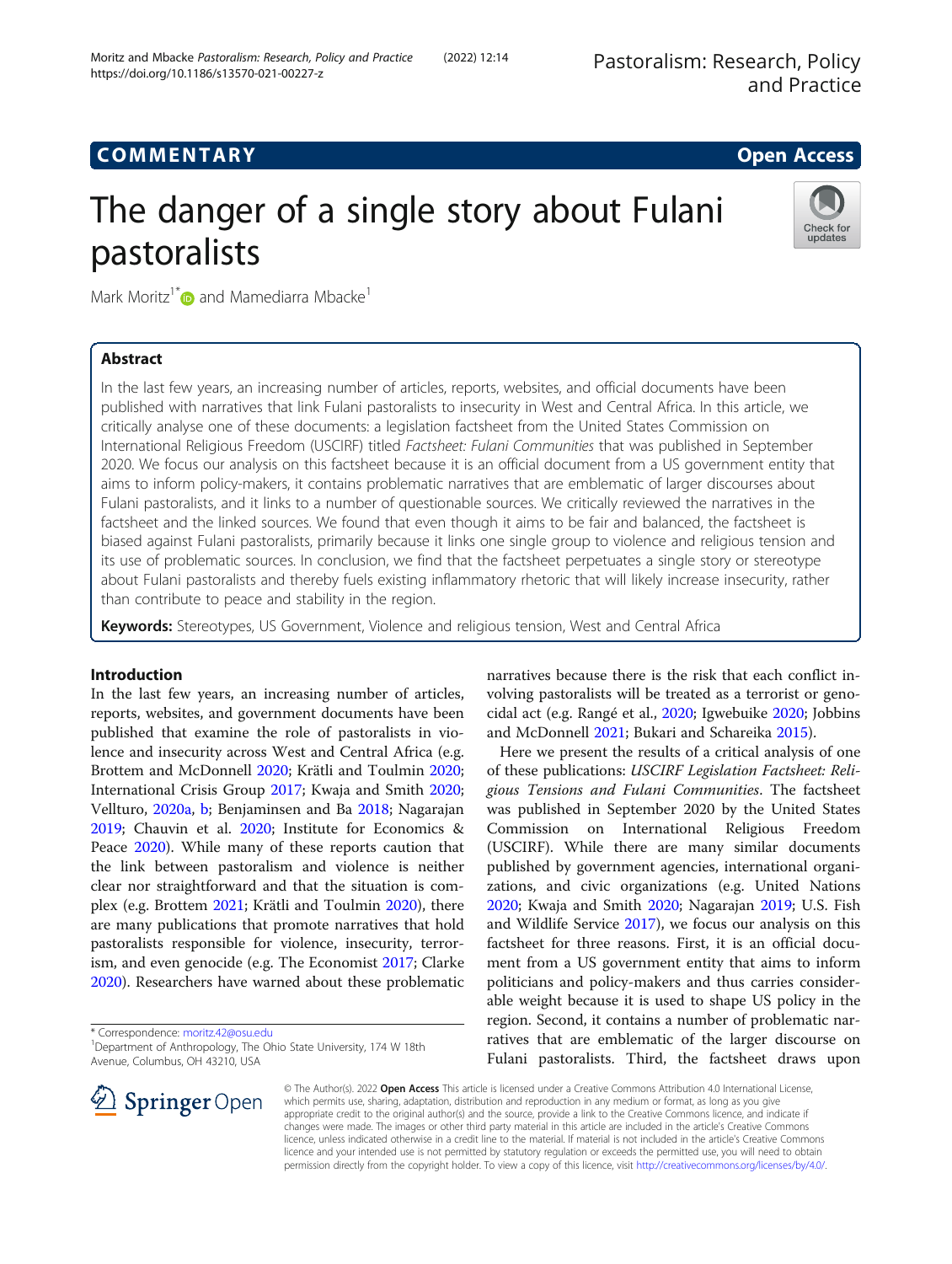many questionable sources and thereby propagates inflammatory narratives.

We critically reviewed the narratives in the factsheet and the sources that were linked to in the factsheet. In addition, we examined the production of the factsheet and the larger context in which these narratives are produced and circulated. We found that even though it aims to be fair and balanced, the factsheet is biased against Fulani pastoralists, which is evidenced in the text and in the use of sources with a religious bias against Fulani pastoralists. One of the main problems is that the factsheet reinforces stereotypes about Fulani pastoralists as violent jihadists targeting Christians. These stereotypes circulate in fundamentalist Christian media in the USA, Nigeria, and elsewhere. These stereotypes do not contribute to any meaningful solution of the violence and insecurity in West and Central Africa. On the contrary, the propagation of stereotypes likely only fans the flames of violent conflict in the region and does not advance the protection of religious freedom. The overarching problem of the factsheet is that it singles out one group and links it to violence and insecurity in the region.

### Biographical background

Early in my career, I (Mark Moritz) wrote three papers about herder-farmer conflicts across West Africa (Moritz, [2006a,](#page-9-0) [b](#page-9-0), [2010](#page-9-0)). They are among my most-cited papers (even though I have written many other papers about other aspects of pastoral systems). I have since shifted my research focus on the management of common-pool resources, ecology of infectious diseases, and coupled human and natural systems. Because the topic of herder-farmer conflicts is at the intersection of several concerns—environmental security, rangeland degradation, climate change, religious conflict, and the war on terror—it draws considerable attention from researchers other than social anthropologists, human geographers, and rangeland ecologists who have traditionally studied pastoral systems. The number of papers, reports, and websites devoted to herder-farmer conflicts—both scholarly and non-scholarly—has increased in the last decades, and because of my early papers on herder-farmer conflicts, I am often asked to review papers on the topic. However, many of these papers are not scientifically rigorous and highly prejudiced against Fulani pastoralists, and therefore, I generally decline to review these papers. In the last few years, I have avoided writing about the topic of insecurity unless it directly affected the pastoralists that I was working with in the Far North Region of Cameroon (Moritz and Scholte [2011](#page-9-0); Moritz et al. [2019](#page-9-0); Pennaz et al. [2018](#page-9-0)).

So why am I going back to this topic and writing this commentary? There are a few reasons. First, I was invited to participate in an informational meeting titled Transhumant Pastoralism in Africa's Sudano-Sahel: Emerging Challenges for Human and Wildlife Security, organized by the US Fish and Wildlife Service in October 2017 (U.S. Fish and Wildlife Service [2017\)](#page-9-0). At this meeting, narratives that linked pastoralists to insecurity as well as critical analyses of these narratives both circulated. This marked the start of an ongoing informal dialogue with policy analysts, activists, and scholars working on this topic. Second, while I no longer actively study herder-farmer conflicts, I do follow activists, researchers, journalists, and policy-makers on Twitter who are engaged in these topics to keep up to date on the latest developments, particularly in the Chad Basin where I have conducted most of my research. In October 2020, I came across a tweet about a factsheet from the US Commission on International Religious Freedom (USCIRF) titled Fulani Communities and when I read it, I was struck by how the factsheet aims to be fair and balanced, while at the same time seemed to perpetuate stereotypes about Fulani pastoralists. I was troubled when I followed some of the hyperlinks in the factsheet and discovered that many sources were highly biased, misleading, and inflammatory. While there are counter-narratives that explain that the situation is more complex, these do not seem to gain as much traction as the simple narratives that propagate existing stereotypes about Fulani pastoralists.

One of the problems of writing a critical commentary that highlights the danger of a single story is that it brings more attention to these same problematic narratives. That, however, is a risk we are willing to take because it is important to call out the problems and dangers of these narratives, especially when it concerns US government policies towards Africa.

#### Methods

I started writing our paper as a commentary about the factsheet and the danger of a single story about Fulani pastoralists, but then realized that if I am making claims about the sources, these claims should be supported by evidence, and therefore, I conducted a systematic analysis of the hyperlinked sources in the factsheet with the help of Mamediarra Mbacke, an undergraduate student in anthropology at the Ohio State University. As a result, the paper is somewhat of a hybrid between a commentary and a research report. Here we briefly describe how we conducted our analyses of the factsheet and the hyperlinked sources.

In our analysis of the USCIRF factsheet on Fulani Communities (USCIRF, [2020a](#page-9-0), [b,](#page-9-0) [c](#page-9-0)), we focus on a few major themes rather than a detailed discourse analysis of all the statements and arguments in the factsheet. Presenting a detailed discourse analysis would take the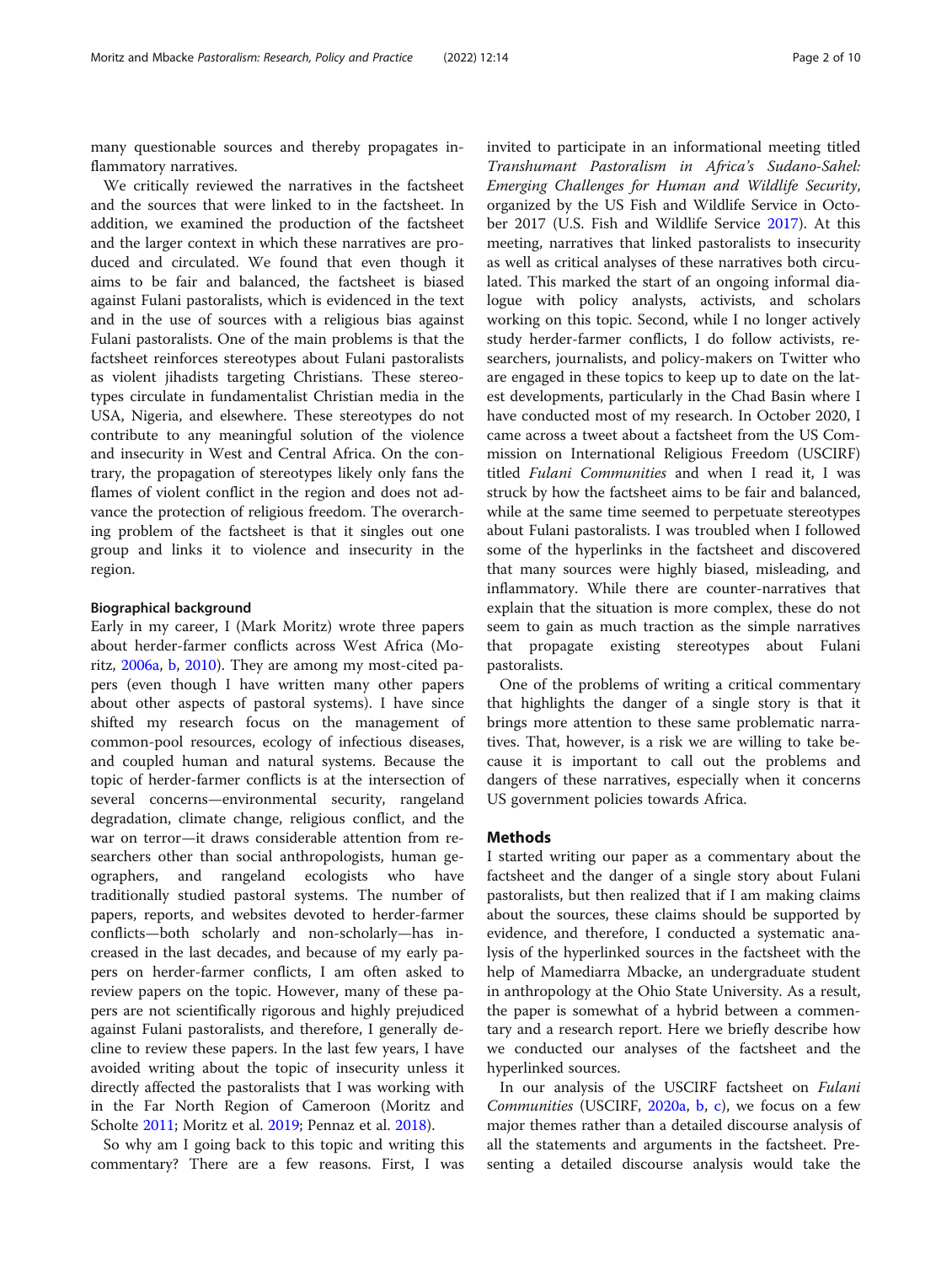length of a book manuscript. For example, the first sentence of the factsheet, "The Fulani are one of the largest ethnic groups in the world" (underlined text indicates hyperlink in the original), establishes that *the* Fulani are one ethnic group, rather than a highly diverse set of cultural communities. Moreover, the underlined text in that first sentence links to an article on BBC News that does not support the claim that Fulani are one of the largest ethnic groups. Rather, it states that Fulani "are believed to be the largest semi-nomadic group in the world and are found across West and Central Africa - from Senegal to the Central African Republic" (emphasis added).

In addition to reviewing the arguments of the factsheet, we examined all 68 sources that were used to support the arguments, i.e. sources that the factsheet provided hyperlinks to. We analysed the quality and reliability of the sources and whether the sources supported the arguments in the factsheet. We coded the following for each source: (1) the type of source, i.e. whether it was a news article, blog post, or scholarly article; (2) the country of origin of the source; and (3) the nature of the evidence, i.e. whether it was based on empirical data, anecdotes, or secondary sources. In addition, we assessed whether the source was reliable, which involved a more subjective judgement, in which we considered whether the claims were reasonable, outrageous, or simply too sweeping; whether claims were supported by any evidence; and what evidence was used and cited to support the claims.

While we systematically reviewed the hyperlinked sources, we used mostly qualitative analysis, not quantitative analysis. For example, to highlight the problem of the sources, we closely analyse a number of problematic sources, but we do not provide statistics for the overall number of problematic sources. One of the main reasons for focusing on qualitative analysis is that it was very difficult to assess the reliability and trustworthiness of all the sources. To be clear, we assessed most of the sources as reliable and trustworthy, but ideally, for a document that aims to inform policy-makers, all sources are reliable and trustworthy, but that is clearly not the case.

Here is one example of how we analysed the sources. The second sentence of the factsheet reads as follows, "Predominantly Muslim and historically associated with cattle herding and livestock rearing, Fulani communities stretch across the African continent from Senegal to Sudan" (1). The underlined text is a hyperlink to an article in the CTC Sentinel, a magazine published by the Combating Terrorism Center (CTC) at West Point, titled The Fulani Crisis: Communal Violence and Radicalization in the Sahel, written by Andrew McGregor, an independent consultant who specializes in security issues in the Islamic world (source 59). McGregor's article states that Fulani communities "range across 21 African countries from Mauritania's Atlantic coast to the Red Sea coast in

Sudan". However, the article is primarily about violence in Nigeria. It is unclear why this particular article is used to support the claim that Fulani can be found across Africa. Moreover, McGregor's article makes several sweeping, unfounded, and inflammatory statements. To give just one example, in the conclusion section, the author writes, "For Islamist militants, the Fulani represent an enormous potential pool of armed, highly mobile fighters with intimate knowledge of local terrain and routes" (39), which turns all Fulani pastoralists who graze their animals in the bush into potential jihadists. The article is highly biased, and the sources that McGregor uses are also biased and include newspaper articles from Nigeria, with titles like The menace of Fulani herdsmen, Fulani menace will be fixed permanently, and Military begins plans to tackle Fulani herdsmen menace. Not all the sources are as biased and problematic as the piece by McGregor, but this source is not an outlier in terms of its bias against Fulani pastoralists.

## Problems with the USCIRF factsheet

The US Commission on International Religious Freedom (USCIRF) describes itself as "an independent, bipartisan federal government entity established by the U.S. Congress to monitor, analyze, and report on threats to religious freedom abroad. USCIRF makes foreign policy recommendations to the President, the Secretary of State, and Congress intended to deter religious persecution and promote freedom of religion and belief" (USCIRF, [2020a](#page-9-0)). The commission has been accused of focusing on the prosecution of Christians, rather than followers of other religions (Hackett, Silk, and Hoover [2000](#page-8-0)). Most of the commissioners are affiliated with Christian organizations and one was president of the Family Research Council, a fundamentalist protestant group.

The USCIRF Legislation Factsheet: Religious Tensions and Fulani Communities in West and Central Africa was released on October 01, 2020. The main argument of the factsheet is the following:

The following factsheet explores the role that religion plays in escalating violence committed by and against Fulani communities in west and central Africa. Although the extent to which religious ideology plays a direct role in driving violence involving Fulani communities remains a subject of debate, the trend of increasing violence by and against Fulani groups is clearly aggravating religious tensions (USCIRF, [2020a](#page-9-0) :1).

While the statement above notes that Fulani are both committing violence and are victims of violence and that the role of religious ideology in the violence remains a subject of debate, the take-away message is that Fulani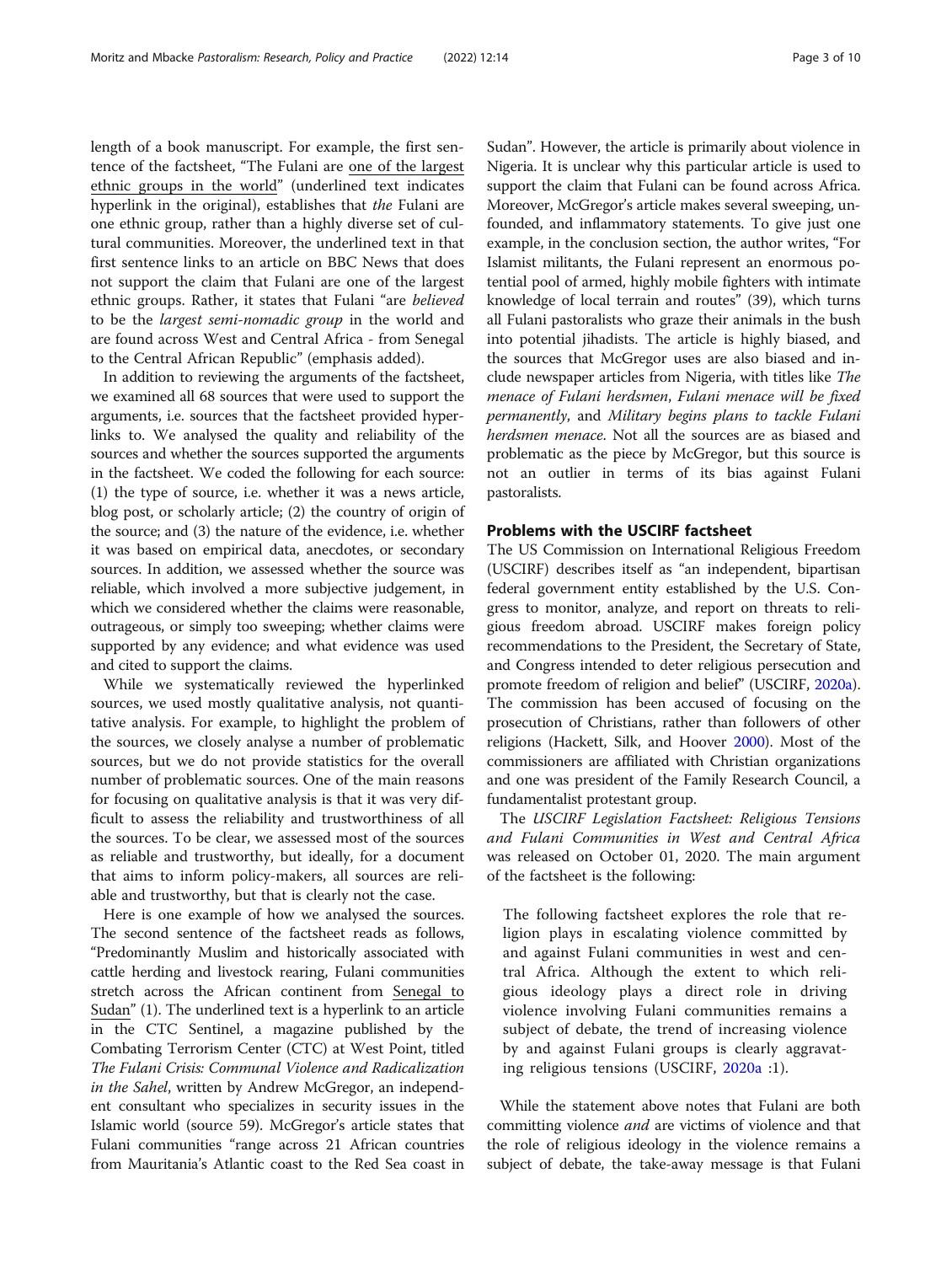communities are linked to religious violence. In fact, the simple production of a factsheet on Fulani communities makes that case. This is also clear by how the factsheet is interpreted and retweeted, e.g. "USCIRF report examines role religion plays in Fulani attacks on Christians" (October 3,  $2020$ <sup>1</sup>. In other words, while the factsheet aims to give a fair and balanced assessment and explains that the insecurity in the region is complex and multi-faceted and that religion's role is a matter of debate (USCIRF, [2020a](#page-9-0) :4), there are major problems with the ways it represents Fulani and the violence and insecurity in West and Central Africa. Here we want to highlight five main problems of the factsheet: (1) focus on one group, (2) linking Fulani religious identity to centuries-old jihads, (3) linking Fulani to contemporary jihadist groups, (4) the way it portrays Fulani as perpetrators of violence, and (5) the use of hyperlinks to questionable sources.

First, the factsheet relies on a problematic and grossly oversimplified assumption that the Fulani are a single, cohesive ethnic group, rather than highly diverse cultural-linguistic communities that can be found across West and Central Africa, as well as the Horn of Africa. While the factsheet notes the diversity, the section Who are the Fulani? ends with an argument for representing them as one group and that is how Fulani are represented in the remainder of the document:

Some analysts and practitioners argue that Fulani groups have more differences than they have similarities, and the insistence that they are a cohesive ethnic group is mainly driven by the need for outsiders to ascribe them a common identity. Others note that Fulani demonstrate remarkable cohesion of self-identity considering their geographic scope and demographic diversity (USCIRF, [2020a](#page-9-0) :2).

While the section presents arguments for and against considering Fulani as a distinct ethnic group, the last sentence in this discussion indicates that they can be treated as one group. This is also what the title of the factsheet—Fulani Communities—and the first sentence—"The Fulani …"—indicate. However, this is problematic because the term "Fulani" covers diverse communities across many nations that do not form a single group with a cohesive social identity. We would argue that there is no such thing as "the Fulani".

Second, the discussion of the religious identity of contemporary Fulani is linked to religious wars (jihads) that happened more than 200 years ago across West Africa. Again, while the document aims to be fair and balanced,

<sup>1</sup>EIN Presswire: Religion Newswire

half of the section on Fulani and Islam is about their involvement in religious wars that happened a long time ago:

Some Fulani groups played a significant role in several violent campaigns to implement Islamic rule in west Africa in the 18th and early 19th centuries. Although these campaigns were predominantly Fulaniled, they were ethnically diverse. There are many instances of non-Fulani fighters taking part, and there are examples of Fulani groups and communities refusing to participate (USCIRF, [2020a](#page-9-0) :2).

Again, even though the factsheet notes that not all Fulani participated in the jihads and that non-Fulani also participated, the factsheet presumes considerable continuity over a 200-year period in which West Africa was greatly affected by colonialization, independence, and globalization, which are not mentioned in the factsheet. Thus, the significance of long-ago jihads is emphasized over more recent and direct histories that have shaped religious identities among diverse Fulani communities.

Third, the factsheet links Fulani to different terrorist groups in West Africa, even though the members of these terrorist groups come from a range of different ethnic groups. Moreover, no evidence is provided in support of these claims—instead, there are references to "some cite" or hyperlinks to sources that also do not offer evidence for these claims.

Some cite Fulani participation in violent jihadist organizations as evidence of religious motivations. Fulani are disproportionately represented among some jihadist groups operating in the central Sahel, like the Islamic State in the Greater Sahara (ISGS) and Al-Qaeda affiliates Macina Liberation Front and Ansaroul Islam. In Nigeria there is increasing geographic overlap and evidence of relationship building between jihadist groups and organized criminal bandits that are known to include Fulani fighters (USCIRF, [2020a](#page-9-0) :4).

For example, the hyperlinked text disproportionately represented links to a page on the website of the Africa Center for Strategic Studies, an academic institution within the US Department of Defense (source 65) that does not provide any evidence that Fulani are disproportionately represented among jihadist groups—it just repeats the assertion. This is highly problematic because these assertions, when repeated enough, become an "unquestioned truth" and part of a larger narrative that links Fulani pastoralists to jihadist groups. The irony is that USCIRF earlier issued a report, warning about how "dangerous speech and polarizing narratives around religion have fueled violence, discrimination, and

<sup>@</sup>EINReligionNews, USCIRF report examines role religion plays in Fulani attacks on Christians. http://s.einnews.com/\_8SH5QecBt. 8:00 PM · Oct 3, 2020 EIN Presswire https://twitter.com/ [8:00](https://twitter.com/EINReligionNews/status/1312543137366265859) [PM](https://twitter.com/EINReligionNews/status/1312543137366265859) [·](https://twitter.com/EINReligionNews/status/1312543137366265859) OCT [3,](https://twitter.com/EINReligionNews/status/1312543137366265859) 2020 EIN PRESSWIPP https://twitter.com/<br>FINReligionNews/status/1312543137366265859  $\mathcal{C}$  . The ligitimate  $\mathcal{C}$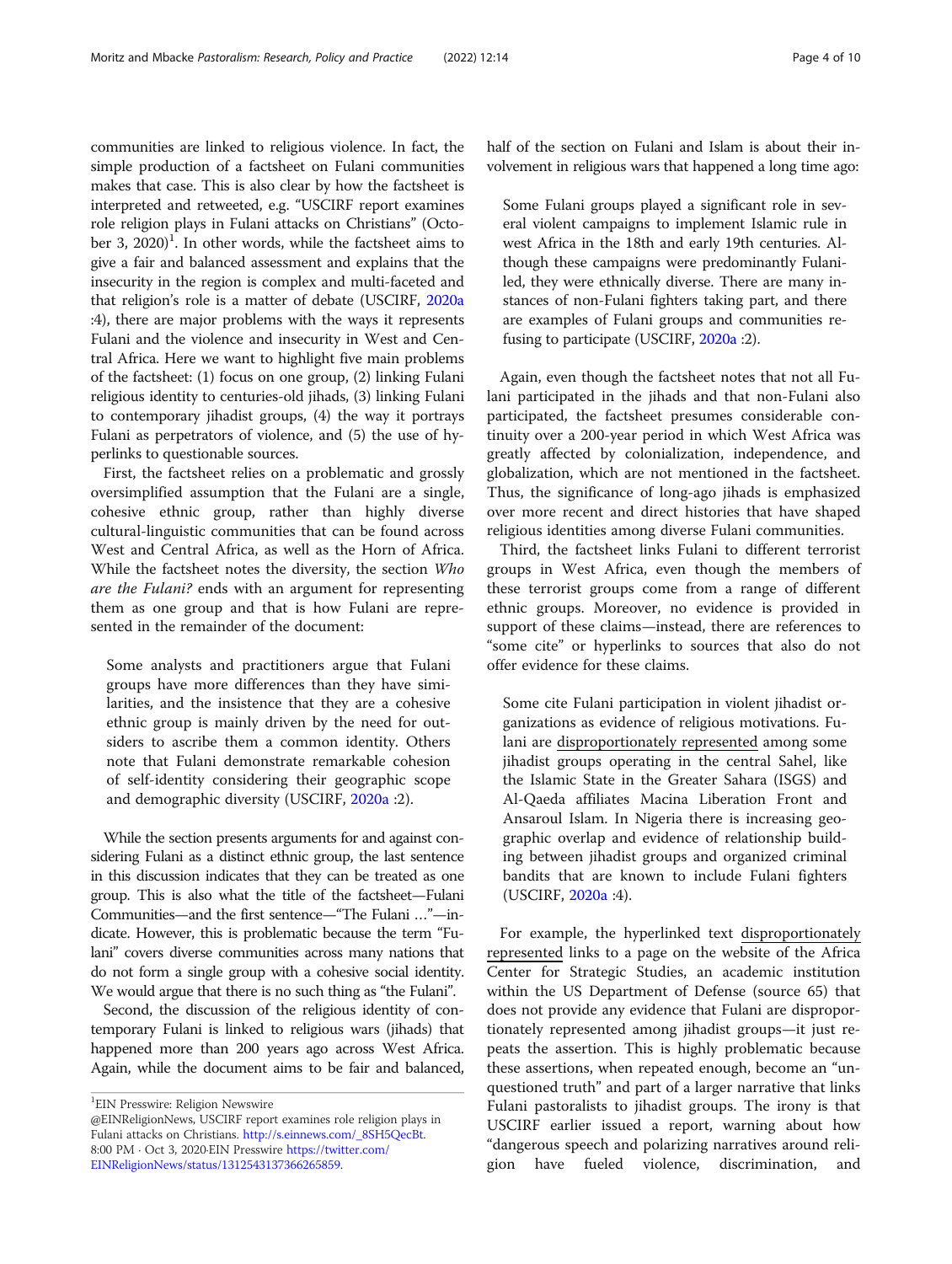segregation between Muslims and Christians for decades, particularly in central Nigeria" (USCIRF [2019](#page-9-0)), which is cited in the factsheet. Apparently, it does not stop USCIRF from continuing to spread these dangerous polarizing narratives about Fulani pastoralists.

Fourth, the way the factsheet is written affirms the notion that Fulani are the problem. The middle part of the factsheet describes the role of Fulani as victims, perpetrators, and peacemakers, but a close analysis shows that the description is not as fair and balanced as the organization suggests. For example, compare the language of two sections: Fulani as Victims and Fulani as Perpetrators. The first sentence of the shorter section Fulani as Victims uses the passive tense, "Over the past several years, Fulani communities have frequently been victims of violence in west and central Africa", while the first sentence of the longer section Fulani as Perpetrators uses the active tense, "Fulani individuals and militias have also been responsible for numerous incidents of violence against civilians in recent years". Of course, one of the reasons for having a passive sentence in one section (victims) and an active sentence in the other (perpetrators) is because the topic of religious violence across West Africa is told through the lens of Fulani communities, which is the focus of the factsheet. And thus, the overarching sense of the factsheet is that Fulani are mostly to blame for the violence. Moreover, in the section Fulani as Victims, the framing is such that it seems that the victims are blamed for the violence, e.g. "In some countries, Fulani civilians are targeted because they are perceived to be affiliated with Islamic extremism" (3). The third section, Fulani as Peacemakers, provides examples of Fulani living peacefully with other groups, but to make the argument that Fulani leaders in Nigeria promote peaceful solutions, the factsheet quotes an incendiary statement from, "a Fulani fighter that claimed that 'Nigeria belongs to the Fulani'", USCIRF, [2020a](#page-9-0) :4). Moreover, to support the argument that Guinea is not affected by Fulani jihadism, the factsheet links to a source with the title Fulani people and Jihadism in Sahel and West African countries (source 30). The factsheet could have made the argument that Fulani leaders in Nigeria are promoting peaceful solutions and social harmony without citing a "Fulani fighter" making incendiary claims and without linking to a source with a problematic title (and content). In other words, even though the section on Fulani as Peacemakers aims to counter the stereotype of Fulani jihadists, the way it does so undermines the message.

Finally, while the factsheet aims to offer a fair and balanced assessment, a closer look at the sources linked to the document shows that this is not true for all the sources used and linked to the factsheet. Many are overwhelmingly biased against Fulani (pastoralists). The hyperlinks to these sources thus undermine the factsheet's aim to use a fair and balanced approach.

## Problems with the hyperlinked sources

There are 85 hyperlinks in the factsheet that link to 68 unique sources, ten of which are linked to multiple hyperlinks (see Table S1). Most of the sources are best described as online media (e.g. OrientXXI Magazine, The Christian Post, The New Humanitarian) (19), followed by news sites (e.g. BBC, Al Jazeera) (16), academic sources (e.g. books, articles, book review) (16), reports and websites of non-governmental organizations (e.g. International Crisis Group, Human Rights Watch) (11), blogs (6), websites of international organizations (e.g. UN security council, UNEP, UNICEF) (3), and a few link to other USCIRF documents (3). Most of the sources are from the USA (28), followed by the UK (11), Nigeria (8), and France (6). The other sources are from Belgium, Germany, Kenya, Netherlands, and Qatar. The sources were mostly published in the last few years: 2020 (35), 2019 (11), 2018 (5), and 2017 (5). The oldest sources are all academic sources. A large number of the sources focus on Nigeria (29), which is the most populous country in West Africa with a long history of widespread violent conflict.

The academic sources include two books, five research articles, five reports from the Africa Center for Strategic Studies at the National Defense University, and one book review that was linked to four times. There is also considerable variation in the quality of the academic sources. The two books, book review, and a few research articles are from reputable publishers and are grounded in sound scholarly research. However, that is not true for all sources. For example, one article is on folk Islam among the Hausa of Northern Nigeria published by the Africa Journal of Evangelical Theology and relies on secondary sources that falsely claim that Hausa are not worshipping Allah, but instead live in fear of spirits and witchcraft (source 27). It is unclear why this source is used and hyperlinked. It is not that there is a scarcity of sources. On the contrary, there is a very large body of literature on Fulani pastoralists. A search on Google Scholar in May 2021 using the search term "Fulani" returns 65,900 results and "Fulani AND pastoral\*" generates 10,900 results.

Most of the news sources are from reputable organizations like Aljazeera (3), BBC News (3), New York Times (3), The Guardian (1), RFI (1), France 24 (1), Forbes (1), and Middle East Eye (1). In general, these news sources are more factual and less biased than some of the other sources used in the factsheet. While some of the sources offer a more nuanced and evidence-based assessment of the insecurity problems across West and Central Africa, others do not. One category of problematic sources is websites from Nigerian news organizations, which can be both highly partisan and highly biased against either Christians or Muslims (Igwebuike [2020\)](#page-8-0), but mostly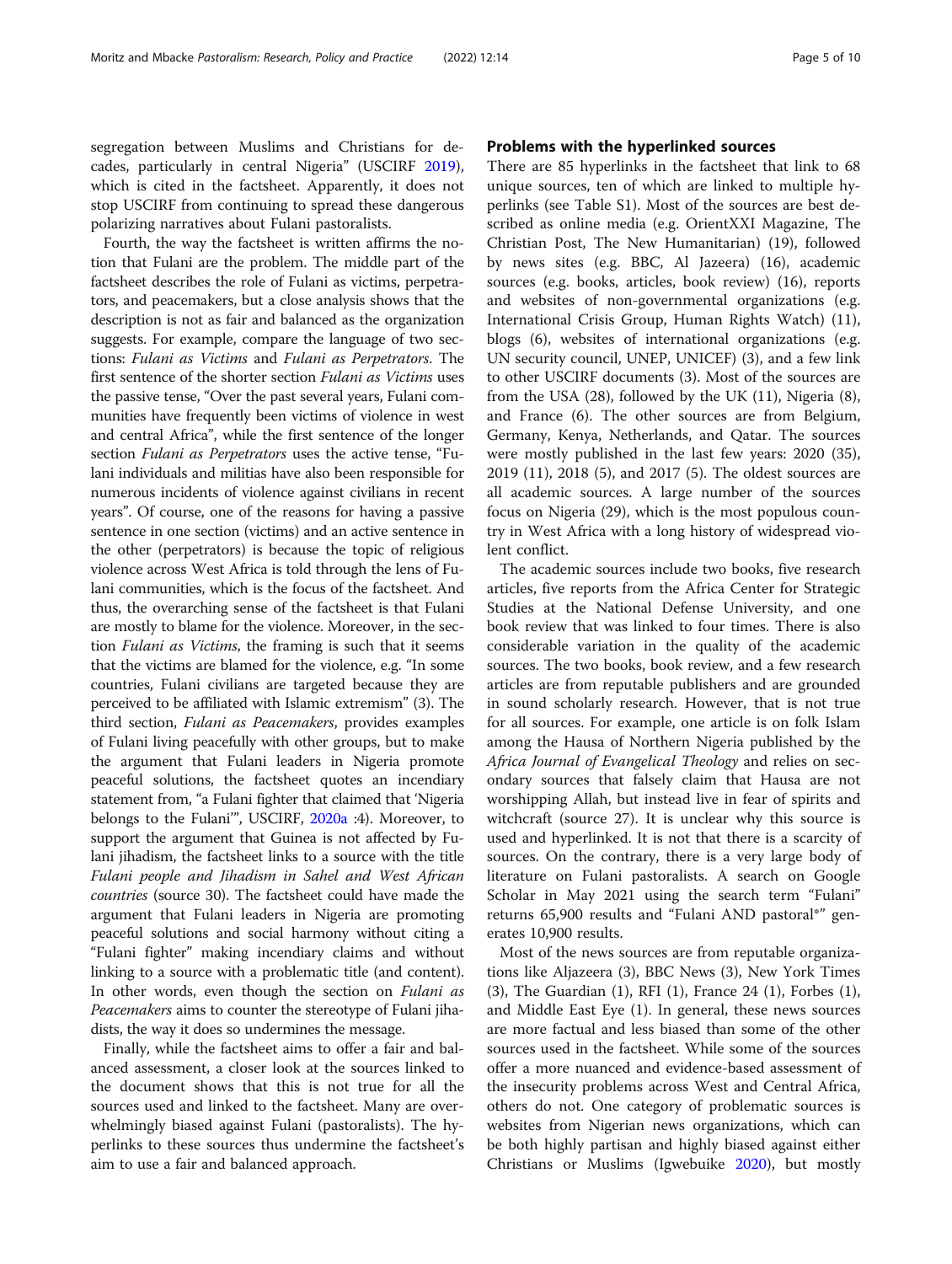against Fulani pastoralists (Chiluwa and Chiluwa [2020](#page-8-0)). One example of a highly biased source linked to in the factsheet is a source by the Nigerian Voice (source 2), though others are much less biased (e.g. source 29, 32).

Another problematic category of sources in terms of bias against Fulani communities is websites from Christian organizations in the USA, like the Christian Post, Morning Star News, and America: The Jesuit Review. Here is an example that shows evidence of bias against Fulani pastoralists. One sentence in the factsheet links Fulani to genocide, "In Nigeria's Middle Belt, incidents of suspected Fulani militants burning churches and attacking predominantly Christian villages and Christian religious ceremonies have led to allegations that suspected Fulani fighters are committing genocide against Christians" (3). The hyperlinked text, predominantly Christian village, links to an article in the online magazine America: The Jesuit Review. The opening sentences read, "Are Nigeria's Christians the target of a genocide? That is the conclusion of a number of religious freedom analysts and Nigerian clergy who joined a recent online press call". The religious freedom analysts are from an organization called In Defense of Christians and an organization called Genocide Watch. Spokespersons from both groups make allegations and incendiary statements, for example, in the article, Gregory Stanton, the founding president and chair of Genocide Watch, is making the case that Fulani massacres of Christians fit the U.N. definition of acts of genocide, saying that "they now arrive with truckloads of fighters and simply massacre a Christian village and leave the Muslim village alone". However, in the same article, Anietie Ewang, a researcher for the Africa Division of Human Rights Watch offers a much more nuanced assessment,

[Anietie Ewang] argued that there was "nothing to suggest these are targeted attacks [against Christians], but there are religious and ethnic undertones because of the history and that cannot be taken away". "We are seeing violence on both sides, revenge attacks," she said, "with very little being done in terms of investigation and protection and accountability on the part of the authorities." She added, "When people don't see accountability and justice being done, you have a society that becomes perceived as a kind of freefor-all.

However, these nuanced assessments of the situation are not as readily retweeted as the more incendiary popout quotes, like this one:

The nature of the attacks clearly fit the U.N. definition of acts of genocide. "They now arrive with truckloads of fighters and simply massacre a Christian village and leave the Muslim village alone".

The problem is not just the bias of the Jesuit Review and other Christian news organizations; it is that the factsheet hyperlinks to these highly biased sources. The result is that the single story about Fulani pastoralists is repeated over and over.

A number of the sources that are linked in the factsheet are from evangelical groups that have an explicit goal to convert people to Christianity, including the Fulani. This focus on Fulani as potential converts is also evident in the factsheet itself. The first paragraph of the factsheet section on Fulani and Islam is all about framing the relation between Fulani and their religion in a way that suggests that they can be converted. First, the form of Islam that Fulani practise is described as mysticism. Second, the argument is made that Fulani combine Islam practices with traditional practices and beliefs. Finally, the statement is made that there is evidence of Fulani converts to Christianity. However, that "evidence" comes from a news article from The Christian Post that states without any supporting evidence that "Thousands of Fulani are following Jesus Christ" quoting Todd Nettleton of Voice of Martyrs speaking to the Mission Network News (source 62). In other words, most of the sources describing the relationship between Fulani and Islam are from organizations that are actively trying to convert Fulani to Christianity. It suggests that the factsheet is written for Christian audiences in the USA.

The use of hyperlinks to online reports and open access sources is becoming more common, but it creates considerable problems when they link to biased and unreliable sources that perpetuate a single story. The result is an echo chamber in which stereotypes are repeated and amplified without any critical analysis.

## The larger context of the factsheet

The factsheet does not come out of nowhere; it is part of a larger movement among some Christian groups in the USA that promotes a single story about Fulani pastoralists. Here we briefly discuss what we know about the production of the factsheet and how it was taken up in social media.

It is unclear who exactly came up with the idea to publish a factsheet on Fulani communities, but in general, USCIRF responds to questions and requests for information from policy-makers, practitioners, and advocates. In this case, there were questions about the role of religion in conflicts involving Fulani communities. Thus, the main goal of the factsheet was to provide information for those working to promote religious freedom in the region. We know that Madeline Vellturo, USCIRF Policy Analyst for West and Central Africa, is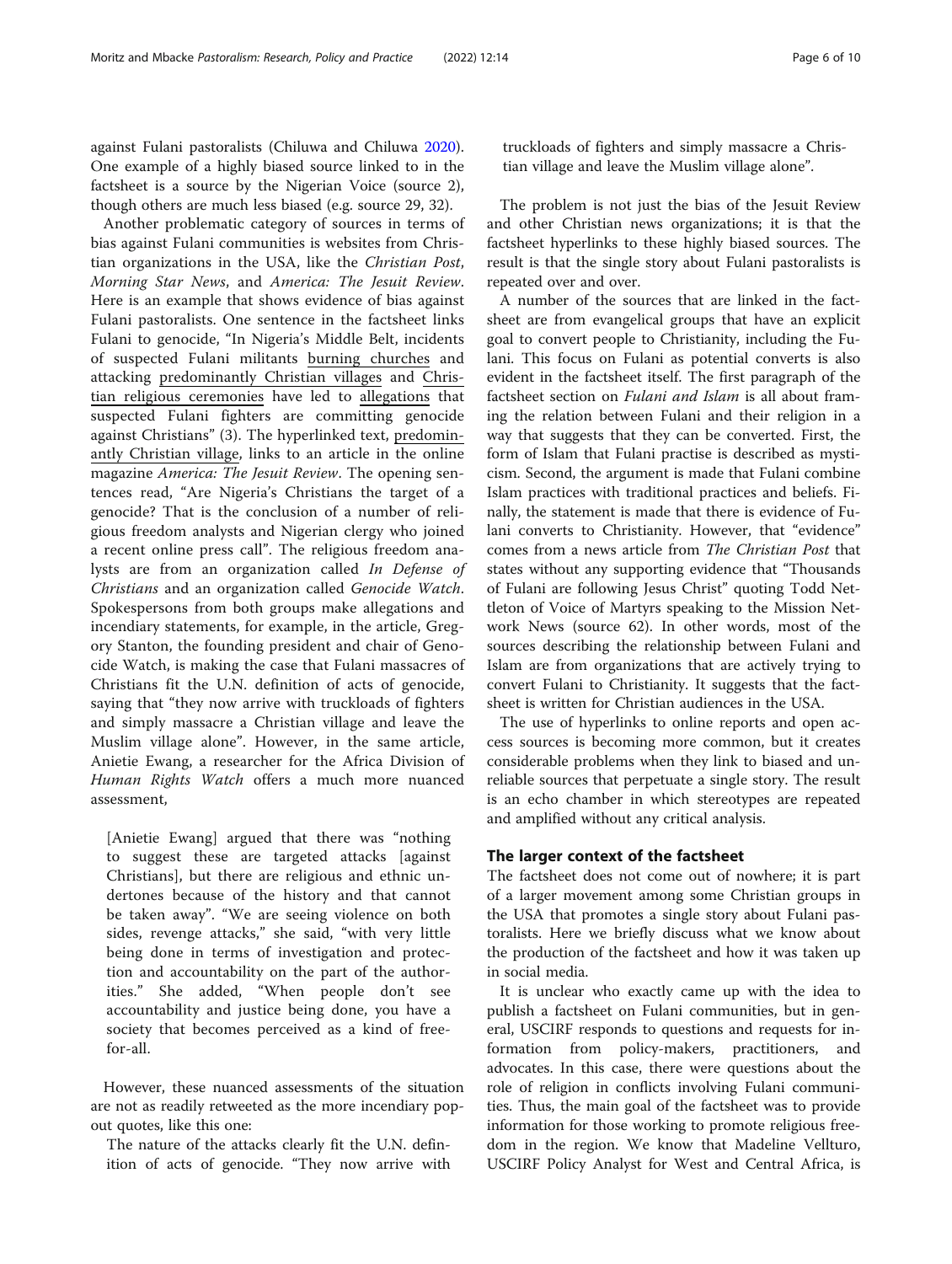listed as the author. She is an experienced analyst with 10 years of experience as a researcher and policy analyst for different organizations in Washington, D.C. and has written about the problematic narratives linking Fulani and jihad (Velturo [2020b\)](#page-9-0). However, we do not know whether and to what extent the factsheet was edited by others in the organization, or who was responsible for the links in the factsheet.

In the USCIRF podcast about the factsheet, Vellturo provides an informed and nuanced assessment of the security situation across West and Central Africa (USCIRF, [2020b\)](#page-9-0). However, the interviewer in the podcast, Dwight Bashir, USCIRF Director of Outreach and Policy, keeps asking leading questions that do not reflect the "fair and balanced" approach of the factsheet, e.g. "So tell us who are the Fulani? Where do they live in Africa? And why are they becoming increasingly front and center in the conversation on religious tensions and violence in West and Central Africa?" At one point during the interview, Vellturo argues that "we need to delink the conversation from ethnicity and focus it on individuals and identifiable groups", which is also the final recommendation of the factsheet (USCIRF, [2020b](#page-9-0) :4). However, throughout the podcast, the interviewer ignores the nuances and keeps pushing the idea that Fulani are Muslim terrorists. For example, after Vellturo explains that there is no evidence that Fulani are disproportionally involved in the terrorist organization Boko Haram and that most of the Boko Haram fighters are Kanuri, Bashir ignores that statement and asks, "but is there a sense of, you know, those who are members of Boko Haram, you know, how many Hausa Fulani or Fulani make up membership or is that not clear?"

The podcast about the factsheet had 322 views in early April 2021, which is not much, but it is more than three times as much as the other podcasts that were listed on USCIRF's Facebook page, but similar to other reports and podcasts on issues of religious freedom in Nigeria according to USCIRF. When we searched the Internet to see what organizations and individuals reposted, retweeted, or linked to the factsheet, we also see that the uptake is not widespread on the Internet (although we did not search Facebook). The factsheet has been picked up by a few online Christian news websites in the USA, and the tweets about the factsheet are mainly from one of these websites. In other words, the reach is not large—but there is a clear pattern—it seems to be retweeted mostly by Christian audiences. The question is why Christians are interested in Fulani? One answer is that Fulani have been targeted for a long time by Christian evangelical groups as an "unreached people group", which are described as groups that lack enough followers of Christ and resources to evangelize their own people (Johsua Project [2021](#page-9-0)). What is even more problematic is how these websites change the message of the factsheet. For example, USCIRF announces the publication of the factsheet on October 1, 2020, in the following tweet: "Today USCIRF released a new report which explores the role that religion plays in escalating violence committed by and against #Fulani communities in west and central #Africa" (emphasis added), while the tweet about the release from the editor of the Christian Post reads, "New USCIRF report examines role religion plays in Fulani attacks on Christians". In other words, the story about the factsheet on social media is that Fulani are attacking Christians, not that Fulani are also victims of violence.

The factsheet ends with recommendations for the US government that we would support, arguing that,

An approach focused on individuals and identifiable armed groups would delink violence from perceived religious or ethnic identity, thereby deescalating interreligious tensions and sectarian violence. The U.S. can also support regional governments to build their capacity to identify specific violators of religious freedom, distinguish them from broader religious and ethnic groups, and hold them to account (USCIRF, [2020a](#page-9-0) :4).

In other words, the final recommendation is to *not* focus on Fulani communities and not link them to religious violence. Unfortunately, the uptake in the social media indicates that this is not the take-away message.

We do not know what the uptake of the factsheet was like among politicians and policy-makers in Washington DC. The factsheet may have contributed to a better understanding among politicians and policy-makers about the complexity of violence across West Africa. I (MM) read the factsheet as a scholar of pastoral societies and am therefore more sensitive to the stereotypical portrayal of pastoralists. It is very well possible that politicians and policy-makers are more likely to pick up the sections on Fulani as Victims and Fulani as Peacemakers and thus develop a more nuanced understanding of the complexity of the issue than they had previously.

## **Discussion**

There are three major problems with the USCIRF factsheet about Fulani communities and the discourse about pastoralists across West and Central Africa in general. First, there is a methodological problem in that the narratives are based on a selective reading of limited empirical data, mostly anecdotes from a small number of cases that represent a sampling bias. Second, the flawed narrative of "the Fulani" as a single ethnic group is used to structure the analysis, and the problem of violence and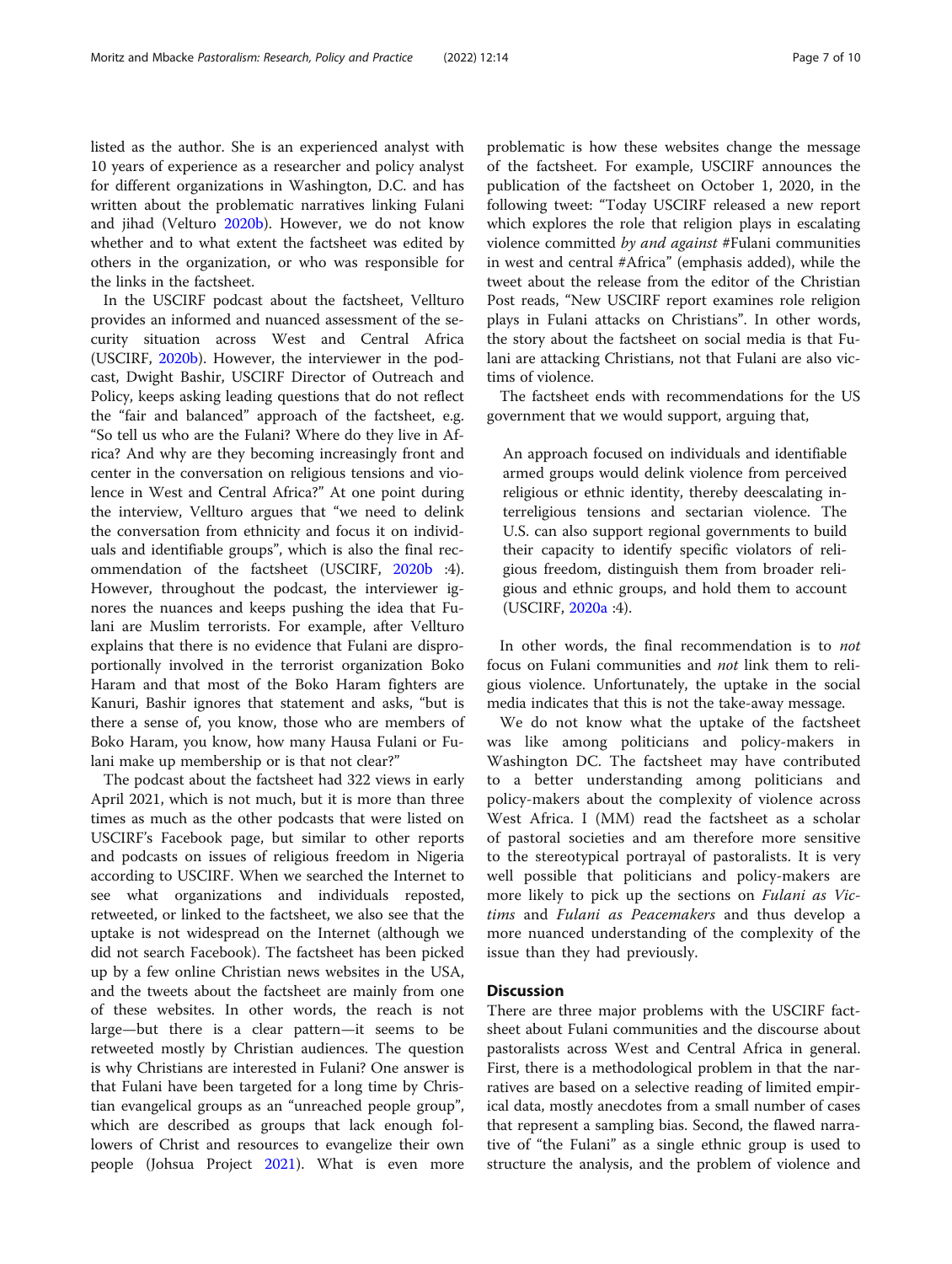insecurity in the region is told by stereotyping that ethnic group. The third problem is that these stereotypes take a life of their own, become conventional wisdom, and do not contribute to addressing the problem of violence and insecurity across West and Central Africa and may contribute to furthering these conflicts. These problems are not limited to the factsheet; they are also problems in the scholarly literature on Fulani pastoralists.

First, there are major methodological problems, in particular the lack of evidence and a sampling bias. Jihadist movements, criminal organizations, and militias are difficult to study first-hand, so researchers must rely on indirect data, e.g. the impact of these organizations on populations, or interviews with people who were formerly members of these organizations. Thus, there is no systematic survey of the memberships of these organizations, and claims that Fulani are disproportionally represented in these organizations are generally not supported by any evidence. The "evidence" often consists of anecdotes from a small number of cases. Then there is the problem of sampling bias. It is logical that a study of violence and insecurity focuses on violent conflict. The problem is that the focus of the factsheet is on the violent conflict involving Fulani pastoralists. Therefore, violent conflicts that do not involve Fulani pastoralists are not considered, nor are most conflicts that are peacefully resolved.

Moreover, much of the factsheet and many of the sources focus on Nigeria, which is one of the countries that are most plagued by violence and the one in which the state is a main perpetrator of violence. While Nigeria is one of the most populous and largest economies in Africa, it is not representative of other African countries. It has a particular economic and political history that has shaped its current security problems. One cannot extrapolate from Nigeria to all West and Central Africa. The conditions may be similar in that herders and farmers share the same space and that this may lead to conflicts between the two groups. However, the outcomes of these conflicts are very different in Nigeria, and this has been the case for a long time—even before Boko Haram and other jihadist groups emerged on the scene. In other words, the political history and context of Nigeria play a major role. Just across the border in Benin, Cameroon, and Niger, herderfarmer conflicts have an entirely different character. And most problems involving pastoralists in these neighbouring countries can be explained as Nigerian conflicts spilling over the border.

Second, there is the problem of focusing on "the Fulani", which is not a single social or a political entity but consists of highly diverse communities distributed over a very large geographic area and many different countries. To treat all these communities as one group is highly problematic and particularly when writing about a topic like religious violence. It is ethnic stereotyping at its worst. That this factsheet has not been condemned in the USA indicates that there are double standards when it comes to ethnic stereotyping in the USA versus Africa. Moreover, as the factsheet makes very clear, even with limited and incomplete data, there is considerable variation in the involvement of Fulani pastoralists in religious or other violence. It indicates that ethnicity is not a very useful explanation for religious and other violence across West and Central Africa.

It is as simple as the danger of the single story (Adichie [2009](#page-8-0)). It is not that there are no Fulani pastoralists who join jihadist groups—the problem is that it has become the single story that is told repeatedly and that seems to get the most traction. How many Fulani are there across West and Central Africa? Many millions. And how many of them are involved in banditry or jihadist organizations? A tiny fraction. Does it really help to link one group to violence and insecurity across an area that is the size of the USA? Who stands to gain from perpetuating these stereotypes? The factsheet draws from Christian fundamentalist sources in the USA and is picked up mostly by these same sources—it suggests that rather than protecting religious freedom and communities, the USCIRF is an active contributor to religious tensions in West and Central Africa by publishing factsheets like the one on Fulani communities. This factsheet does little to protect religious freedom. On the contrary, it likely makes the conflicts more intractable.

Again, these problems are not limited to this USCIRF factsheet; there are many other policy briefs from governmental and non-governmental organizations with similar problems. Other organizations also contribute to a toxic simplification of the insecurity problems in West Africa. For example, the Institute for Economics and Peace lists Fulani extremists together with terrorist organizations like Boko Haram and the Taliban in its Global Terrorism Index (Institute of Economics and Peace [2020](#page-8-0), 89). The single story about Fulani pastoralists as jihadists is widespread.

But not all reports and organizations covering insecurity in West and Central Africa are as biased as the USCIRF factsheet and some of the sources it draws from. The International Crisis Group (International Crisis Group [2017](#page-8-0), [2021](#page-8-0)), the Search for Common Ground (Brottem and McDonnell [2020](#page-8-0); Kwaja and Smith [2020](#page-9-0)), and other organizations (Bisson et al. [2021](#page-8-0); Krätli and Toulmin [2020](#page-9-0)) cover similar topics, but their reports are generally more nuanced and less biased, and they do not single out one ethnic group. Other organizations are making concerted efforts to get the perspectives from all the communities affected by the violence and insecurity, including Fulani pastoralists, to find ways to promote peace, social cohesion, and economic development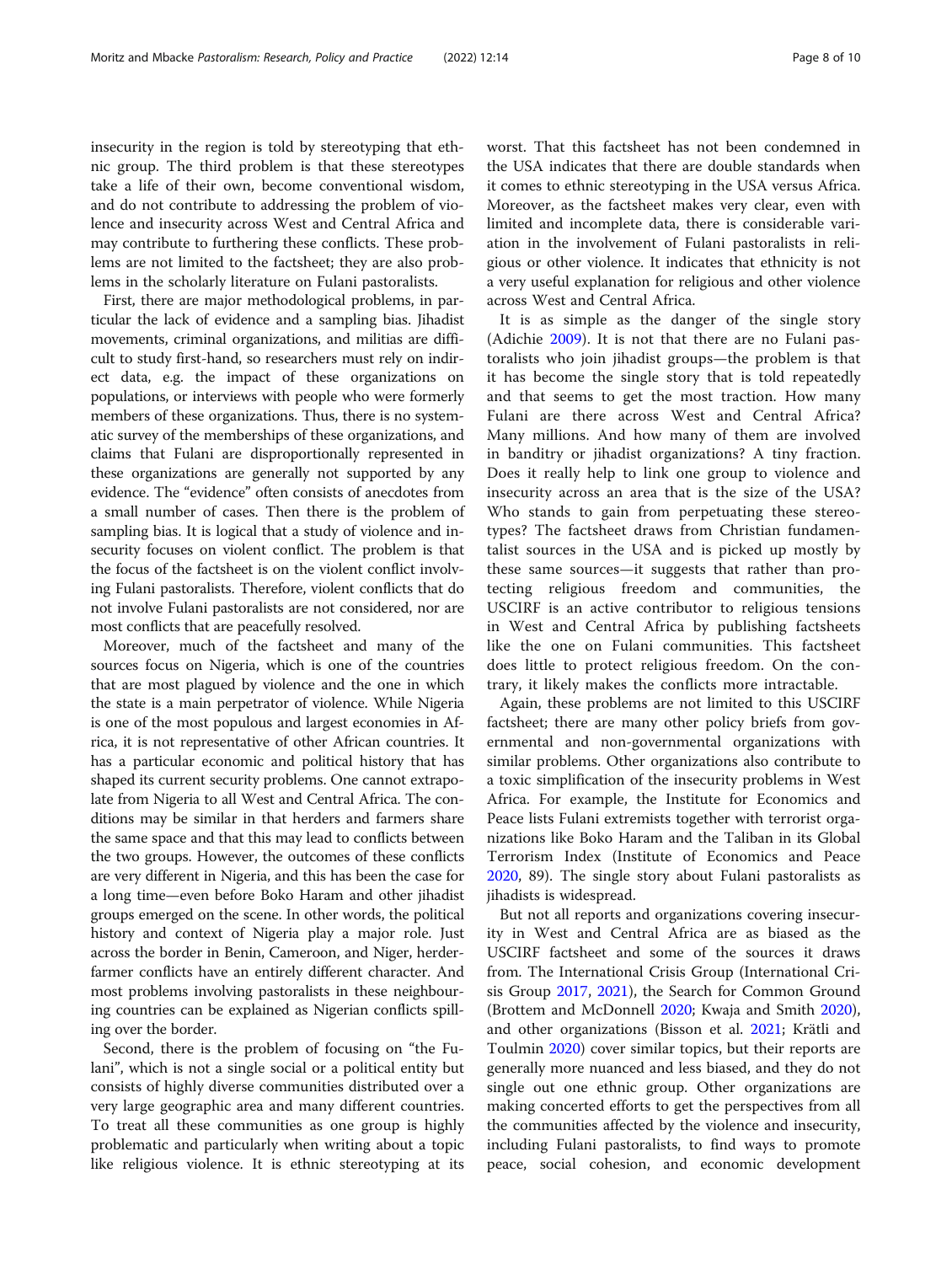<span id="page-8-0"></span>(IPIS/Concordis 2020). Finally, the reports and organizations offer ways to reduce the tensions and move the region towards peace and justice, for example, the Pastoralism and Conflict Toolkit from the Search for Common Ground (Jobbins and McDonnell [2021](#page-9-0)). Although, problematically, many of these reports start with the premise that pastoralism is the problem, not agriculture; but that is a topic for another paper.

Academic researchers should also be cautious about how they represent Fulani pastoralists in their writings and reflect on how they may contribute to the single story. The problems we identified in the USCIRF factsheet also apply to the scholarly literature on pastoralists and insecurity in West and Central Africa, in particular the methodological problems of biased samples, a small number of cases, limited evidence, and the focus on one particular group. Even nuanced and complex analyses of the topic run the risk of reinforcing the single story about pastoralists and insecurity. For example, papers with titles like Why do pastoralists in Mali join jihadist groups? (Benjaminsen and Ba 2018) are not helpful, even if the political ecology analyses in this article clearly indicate that the structural context of the Malian state plays a critical role. It would have been better if the title of the article was something like Why do government actions drive its citizen to join jihadist groups? in which the state is the actor and no particular group is singled out. Writing about pastoralists and jihadist movements, not just in West and Central Africa but across the world, requires careful thought about how to represent the relationships between the two (e.g. Köhler [2021](#page-9-0)). As researchers, we have a responsibility to avoid contributing to these narratives as our publications risk being (mis)used by political groups that are targeting Fulani pastoralists.

Finally, in an earlier draft of this paper, we wrote about the problem of the single story, but one of our colleagues pointed out that Adichie's original phrase, the danger of the single story, is a more apt description. These stereotypes about Fulani pastoralists have potentially dangerous consequences, particularly when they are disseminated by entities of the US government, which has a drone base in Niger to monitor Islamic extremists in West and Central Africa. There is a real risk that pastoralists become "collateral damage" in the war on terror that is fed by stereotypes about Fulani pastoralists.

#### Supplementary Information

The online version contains supplementary material available at [https://doi.](https://doi.org/10.1186/s13570-021-00227-z) [org/10.1186/s13570-021-00227-z.](https://doi.org/10.1186/s13570-021-00227-z)

Additional file 1: Table S1. Sources linked to the Factsheet (LID = link  $ID$ ,  $SID = source ID$ 

#### Acknowledgements

We want to thank Chelsea Hunter, Christopher Brown, and Nikolaus Schareika for critical feedback on an earlier version of this paper.

#### Authors' contributions

Moritz conceptualized and designed the project; Moritz and Mbacke coded and analysed the data; Moritz wrote the paper; Mbacke edited the paper; and both authors read and approved the final manuscript.

#### Funding

Not applicable.

#### Availability of data and materials

Data is provided in supplementary tables.

#### Declarations

#### Ethics approval and consent to participate

The research protocol was reviewed by the Office of Responsible Research Practices at the Ohio State University and designated as exempt from review by the Institutional Review Board.

#### Consent for publication

Not applicable.

#### Competing interests

The authors declare that they have no competing interests.

Received: 24 June 2021 Accepted: 27 November 2021 Published online: 23 March 2022

#### References

- Adichie, Chimamanda Ngozi. 2009. The danger of a single story. In TEDGlobal.
- Benjaminsen, Tor A., and Boubacar Ba. 2018. Why do pastoralists in Mali join jihadist groups? A political ecological explanation. The Journal of Peasant Studies 46 (1): 1–20. [https://doi.org/10.1080/03066150.2018.1474457.](https://doi.org/10.1080/03066150.2018.1474457)
- Bisson, Loïc, Ine Cottyn, Kars de Bruijne, and Fransje Molenaar. 2021. Between hope and despair: Pastoralist adaptation in Burkina Faso. The Hague (Netherlands): Netherlands Institute of International Relations - Clingendael.
- Brottem, Leif, and Andrew McDonnell. 2020. Pastoralism and conflict in the Sudano-Sahel: A review of the literature. Washington DC: Search for Common Ground.
- Brottem, Leif V. 2021. Pastoral resource conflict in the context of Sudano– Sahelian security crises: A critical review of research. African Security: 1–23.
- Bukari, Kaderi Noagah, and Nicholaus Schareika. 2015. Stereotypes, prejudices and exclusion of Fulani pastoralists in Ghana. Pastoralism 5 (1). [https://doi.org/1](https://doi.org/10.1186/s13570-015-0043-8) [0.1186/s13570-015-0043-8.](https://doi.org/10.1186/s13570-015-0043-8)
- Chauvin, Emmanuel, Olivier Langlois, Christian Seignobos, and Catherine Baroin, eds. 2020. Conflits et violences dans le bassin du lac Tchad: Actes du XVIIe colloque Méga-Tchad. Paris: IRD Éditions. [https://doi.org/10.4000/books.](https://doi.org/10.4000/books.irdeditions.38242) [irdeditions.38242.](https://doi.org/10.4000/books.irdeditions.38242)
- Chiluwa, Innocent, and Isioma M. Chiluwa. 2020. 'Deadlier than Boko Haram': Representations of the Nigerian herder–farmer conflict in the local and foreign press. Media, War & Conflict 15 (1): 3–24.
- Clarke, Kevin. 2020. Are Nigeria's Christians the target of a genocide? America: The Jesuit Review, July 2, 2020. [https://www.americamagazine.org/politics](https://www.americamagazine.org/politics-society/2020/07/02/are-nigerias-christians-target-genocide)[society/2020/07/02/are-nigerias-christians-target-genocide](https://www.americamagazine.org/politics-society/2020/07/02/are-nigerias-christians-target-genocide).
- Hackett, Rosalind, Mark Silk, and Dennis Hoover. 2000. Religious persecution as a U.S. policy issue. Hartford (CT): Center for the Study of Religion in Public Life, Trinity College.
- Igwebuike, Ebuka Elias. 2020. Metaphorical constructions of herding in news reports on Fulani Herdsmen. Continuum 35 (1): 1–14. [https://doi.org/10.1](https://doi.org/10.1080/10304312.2020.1852531) [080/10304312.2020.1852531.](https://doi.org/10.1080/10304312.2020.1852531)
- Institute for Economics & Peace. 2020. Global Terrorism Index 2020: Measuring the impact of terrorism. Sydney (Australia): Institute for Economics & Peace.
- International Crisis Group. 2017. Herders against farmers: Nigeria's expanding deadly conflict. In In Africa Report N°252. Brussels: International Crisis Group.
- International Crisis Group. 2021. Ending Nigeria's herder-farmer crisis: The livestock reform plan. Brussels: International Crisis Group.
- IPIS/Concordis. 2020. Promoting peaceful and safe seasonal migration in Northern Central African Republic, Results of Consultation with transboundary herders,